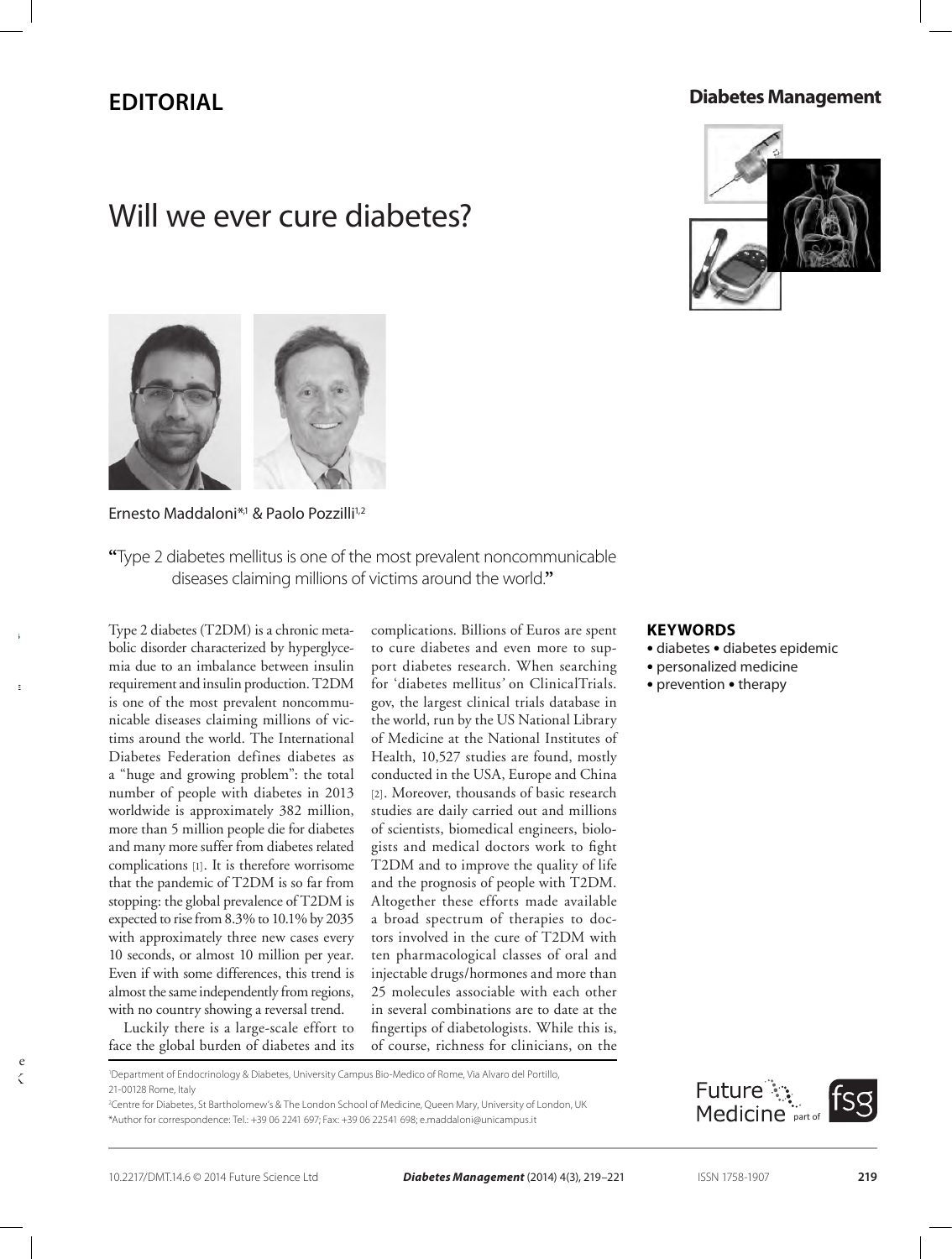other hand the so widely available therapeutic options can comprehensively cause difficulties in the choice and in the management of the appropriate therapy, but a smart approach can turn this therapeutic complexity from a problem into an opportunity [3]. Sadly, despite the large number of available treatment strategies, the overall results of therapies for diabetes are not really satisfactory. T2DM is still the second cause of disability-adjusted life years lost [4] and in most countries it is the leading cause of deaths. In particular, subjects with T2DM continue to have excess cardiovascular morbidity and mortality compared with the general population. The risk for T2DM individuals to develop cardiovascular diseases is at least two fold than those without T2DM [5]. Even multifactorial approaches including lowering of blood pressure, levels of cholesterol and blood glucose, and smoking cessation do not completely eliminate the increased cardiovascular risk associated with T2DM. In this view, new approaches to halt cardiovascular events in subjects with T2DM are needed.

**"**…type 2 diabetes mellitus can be defeated by targeting several weak points.**"**

Since diabetes is a multifaceted disease, personalized medicine has been proposed as the answer to the failure of standardized treatments [6], but some unmet medical needs still prevent the achievement of a satisfactory cure for T2DM. In particular, new drugs for T2DM should be simple to administer without onerous glucose monitoring requirements, not to impact the quality of life of patients and thus increasing their compliance. Crucially, new therapies should have no long-term adverse effects such as further increasing patients' cardiovascular risk or promoting weight gain or hypoglycaemia [7].

To overcome current limitations in the cure of overt T2DM and since the etiology of T2DM is multifactorial and involves a complex interaction between genetic, epigenetic and environmental factors, T2DM can be defeated by targeting several weak points. Physical inactivity, weight gain and a large intake of unhealthy food have been demonstrated to be independent risk factors for the development of insulin resistance, metabolic syndrome and T2DM. More importantly, all these are modifiable risk factors and thus appealing targets for preventive strategies. Large-scale randomized controlled trials have been conducted to evaluate the feasibility and effectiveness of lifestyle interventions in preventing T2DM in individuals at high risk of developing T2DM. Behavioral strategies for the reinforcement of prescribed changes in nutritional intake, physical activity or both, with and without pharmacological treatments, are the main preventive strategies studied to reduce the incidence rate and to ameliorate risk factor profiles associated with both T2DM and cardiovascular morbidity and mortality [8]. The Da Quing IGT and Diabetes Trial and the Study on Lifestyle Intervention and IGT Maastrict showed that the combination of diet and physical exercise prevents the onset of T2DM in subjects with impaired glucose tolerance, even after quite long followup [9,10]. On the contrary, trials evaluating the effectiveness of pharmacological interventions versus physical activity showed that drugs, with the exception of thiazolidinediones, lose their beneficial effect after discontinuation, indicating that they do not change the natural history of the disease [11,12].

Thus, overall results of the major trials indicate that the best strategy that stands out as effective in the sustained prevention of T2DM is the implementation of a healthy lifestyle through the promotion of regular physical activity and consumption of a healthy diet. In this view, to decrease the risk of T2DM on national scales, governments can either encourage healthy lifestyles by making more information and services available, or they can attempt to legislate, for example, against unhealthy foods. This can be of particular interest for developing countries, where there is the most alarming increase of diabetes prevalence. Obesity thrives in low-income communities due to the invasion of junk food and sedentary lifestyle in people possibly with thrifty genotype [13]. Interventions that have been shown to improve those environments include subsidies to farmers' markets and more healthful school lunches, as well as investments in the creation of bicycling and walking trails [14]. An open issue is to recognize who can really take advantage from large-scale prevention programs: for sure, people affected by impaired glucose tolerance or impaired fasting glucose and obese people can benefit from preventive strategies but perhaps we can act earlier. We know now that atherosclerosis begins in childhood. Hence, starting treatment of risk factors early in life is essential to prevent cardiometabolic diseases later: a guiding maxim is that pre-adult health has direct consequences